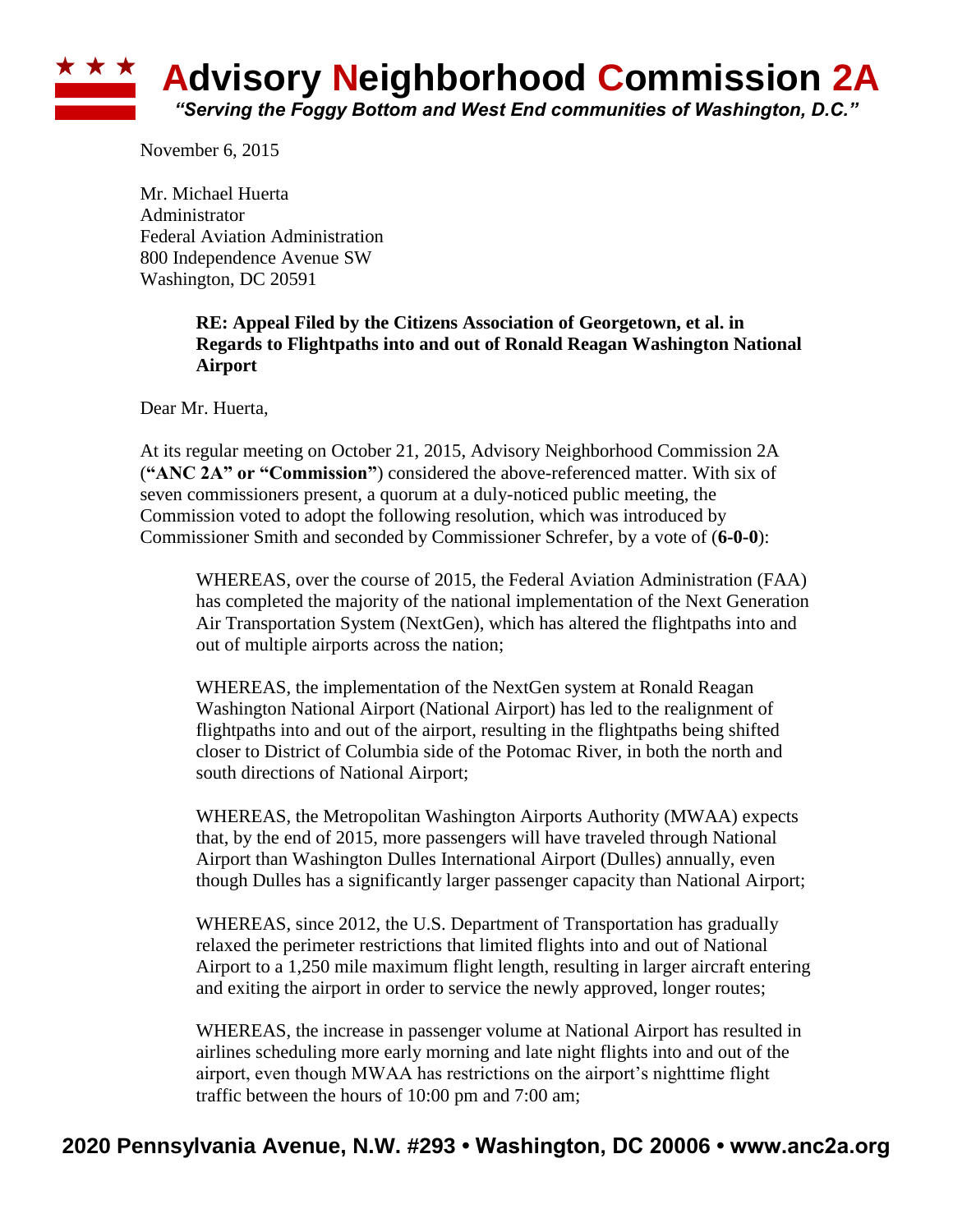### **\* \* \* Advisory Neighborhood Commission 2A** *"Serving the Foggy Bottom and West End communities of Washington, D.C."*

WHEREAS, the implementation of NextGen, the increase in passenger volume at National Airport, the relaxation of perimeter restrictions at National Airport, and the increase in flights that arrive to and depart from National Airport before 7:00 am in the morning and after 10:00 pm at night has resulted in a significant increase in the noise pollution created by flights entering and exiting National Airport for the District of Columbia communities that border the Potomac River;

WHEREAS, ANC 2A represents multiple communities that have experienced this increased aircraft noise pollution, including the Watergate residential community, which sits directly on the Potomac River, among others;

**THEREFORE BE IT RESOLVED,** that ANC 2A fully supports the appeal to the FAA that was filed in the U.S. Court of Appeals for the District of Columbia by the Citizens Association of Georgetown, et al. (No. 15-1285), which asks for the Court of Appeals to review the final decisions made by the FAA to permanently implement certain flight arrival and departure routes at National Airport in violation of the National Environmental Policy Act;

**BE IT FURTHER RESOLVED,** that ANC 2A requests that the FAA work with the communities affected by noise pollution from the flightpaths at National Airport, including the communities within ANC 2A, to find ways to mitigate current noise pollution and prevent further increases.

Commissioners William Kennedy Smith [\(2A04@anc.dc.gov\)](mailto:2A04@anc.dc.gov) and Patrick Kennedy  $(2A01@anc.de.gov)$  are the Commission's representatives in this matter.

ON BEHALF OF THE COMMISSION.

Sincerely,

Puthin Murphy

Patrick Kennedy Chairperson

CC: Bob von Eigen, President, Citizens Association of Georgetown Eric Langenbacher, President, Burleith Citizens Association Bob Avery, President, Foxhall Community Citizens Association Luanne Spiller, President, Hillandale Citizens Association Colony Hill Neighborhood Association Nick Keenan, President, Palisades Citizens' Association Marina Streznewski, President, Foggy Bottom Association

## **2020 Pennsylvania Avenue, N.W. #293 • Washington, DC 20006 • www.anc2a.org**